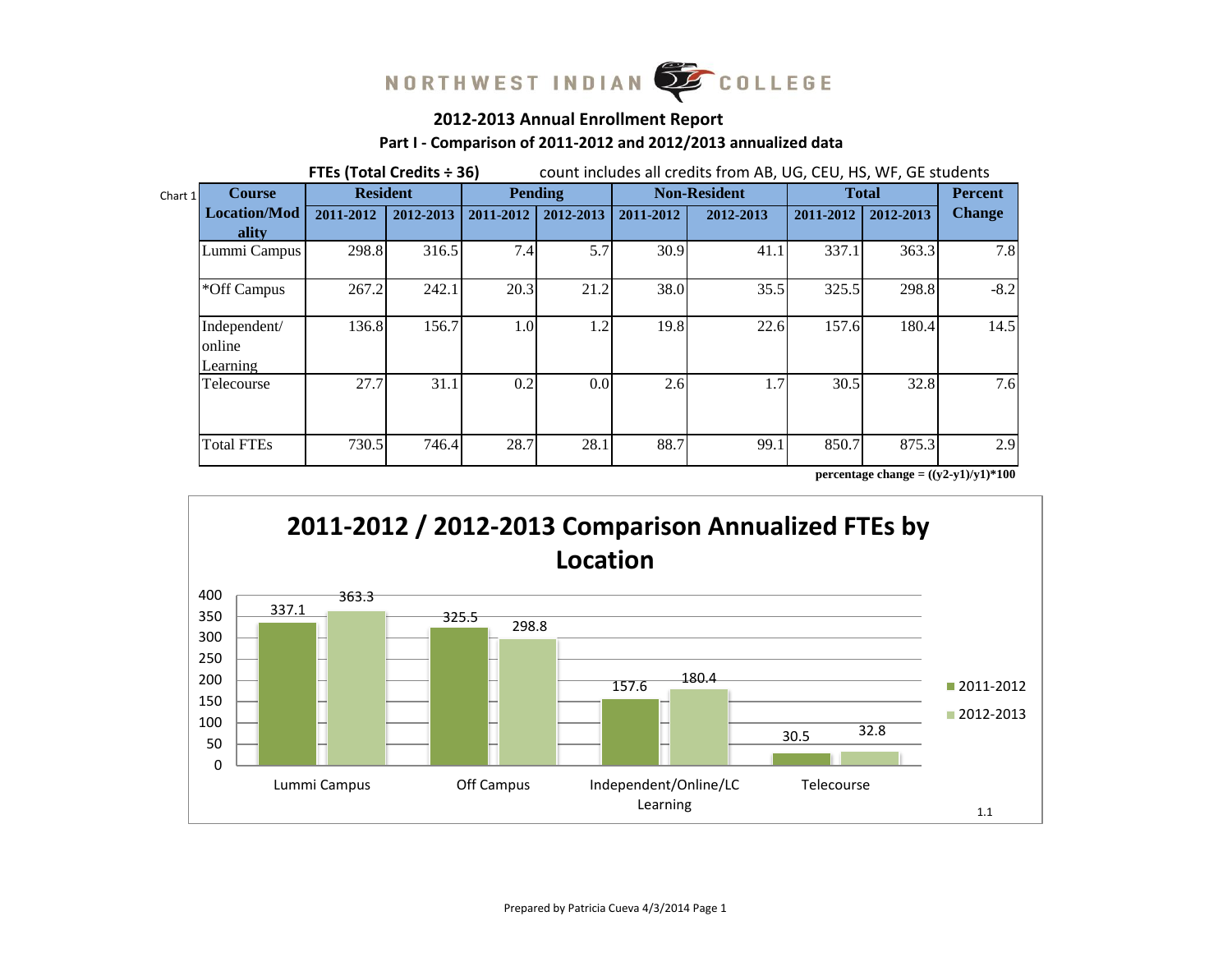| <b>Location</b><br>Chart 2 | <b>Resident</b> |                  | <b>Pending</b> |                  |           | <b>Non-Resident</b> | <b>Total</b> |                  | <b>Percentage</b> |
|----------------------------|-----------------|------------------|----------------|------------------|-----------|---------------------|--------------|------------------|-------------------|
|                            | 2011-2012       | 2012-2013        | 2011-2012      | 2012-2013        | 2011-2012 | 2012-2013           | 2011-2012    | 2012-2013        | <b>Change</b>     |
| Chemical<br>Dependency     | 0.7             | 0.0 <sub>l</sub> | 0.5            | 0.0              | 5.8       | 0.0                 | 7.0          | 0.0 <sub>l</sub> | $-100.0$          |
| Miscellaneous              | 13.1            | 21.7             | 2.7            | 4.6              | 5.9       | 9.1                 | 21.7         | 35.4             | 63.2              |
| Muckleshoot                | 102.0           | 63.9             | 14.0           | 14.1             | 17.4      | 18.1                | 133.4        | 96.0             | $-28.0$           |
| <b>Nez Perce</b>           | 48.4            | 47.1             | 0.2            | 0.3              | 0.0       | 0.5                 | 48.6         | 47.9             | $-1.5$            |
| Nisqually                  | 1.3             | 14.6             | 0.0            | 0.2              | 0.1       | 0.1                 | 1.4          | 14.9             | 100.0             |
| Port Gamble                | 47.1            | 42.5             | 1.8            | 0.1              | 3.7       | 2.6                 | 52.6         | 45.2             | $-14.0$           |
| Swinomish                  | 19.8            | 18.0             | 0.7            | 1.9              | 2.6       | 2.8                 | 23.1         | 22.6             | $-2.1$            |
| Tulalip                    | 34.8            | 34.3             | 0.4            | 0.0 <sub>l</sub> | 2.5       | 2.4                 | 37.7         | 36.7             | $-2.5$            |
| Totals                     | 267.2           | 242.1            | 20.3           | 21.2             | 38.0      | 35.5                | 325.5        | 298.7            | $-8.2$            |

#### **\*Off campus face-to-face courses FTEs - by course location code**

**percentage change = ((y2-y1)/y1)\*100**

# **Part II - Annualized 2012-2013 UG /CEU FTEs**

#### **FTEs by location group (Total Credits /36)**

| $chart$ 3 | <b>Student</b><br>Location |           | <b>Resident</b> |              |           | <b>Pending</b>   |              |                  | <b>Non-Resident</b> |              | Grand<br><b>Total</b> | <b>Grand</b><br><b>Total</b> |              |
|-----------|----------------------------|-----------|-----------------|--------------|-----------|------------------|--------------|------------------|---------------------|--------------|-----------------------|------------------------------|--------------|
|           |                            | <b>UG</b> | <b>CEU</b>      | <b>Total</b> | <b>UG</b> | <b>CEU</b>       | <b>Total</b> | <b>UG</b>        | <b>CEU</b>          | <b>Total</b> | <b>UG</b> Credit      | <b>CEU</b>                   | <b>Total</b> |
|           | Lummi<br>Campus            | 305.1     | 33.1            | 338.2        | 1.6       | 2.2              | 3.8          | 30.3             | 12.2                | 42.4         | 337.0                 | 47.4                         | 384.4        |
|           | *Off Campus                | 268.1     | 28.8            | 296.9        | 2.7       | 6.9              | 9.6          | 15.0             | 10.6                | 25.6         | 285.8                 | 46.3                         | 332.1        |
|           | Independent<br>Learning    | 49.5      | 0.0             | 49.5         | 0.5       | 0.0 <sub>l</sub> | 0.5          | 8.1              | 0.0                 | 8.1          | 58.                   | 0.0                          | 58.1         |
|           | <b>Total FTEs</b>          | 622.7     | 61.9            | 684.6        | 4.8       | 9.0              | 13.8         | 53.3             | 22.8                | 76.1         | 680.8                 | 93.7                         | 774.6        |
|           | <b>Total ISCs</b>          | 622.7     | 61.9            | 684.6        | 4.8       | 9.0              | 13.8         | 0.0 <sub>l</sub> | 0.0 <sub>l</sub>    | 0.0          | 627.5                 | 62.7                         | 690.2        |

**Potential ISC 100% of "Pending" FTEs** \*Capped at 10% of Credit

70.9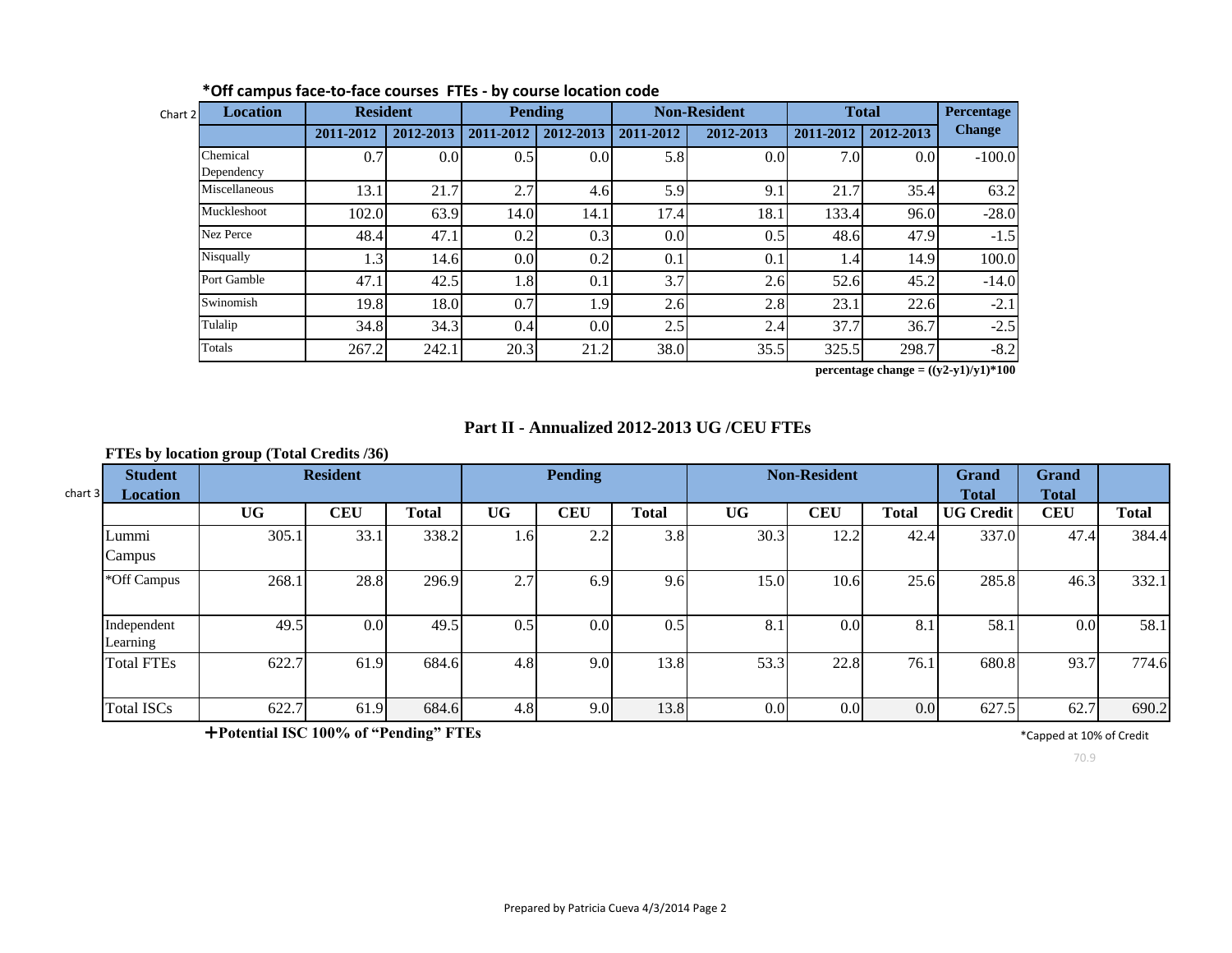

#### **\*Off Campus FTEs**

| chart $3.1$ | $\overline{\phantom{a}}$<br><b>Location</b> | <b>Resident</b> |            |              | <b>Pending</b> |            |              | <b>Non-Resident</b> |                  |              | <b>Grand</b><br><b>Totals</b> |            |              |
|-------------|---------------------------------------------|-----------------|------------|--------------|----------------|------------|--------------|---------------------|------------------|--------------|-------------------------------|------------|--------------|
|             |                                             | <b>Credit</b>   | <b>CEU</b> | <b>Total</b> | <b>Credit</b>  | <b>CEU</b> | <b>Total</b> | <b>Credit</b>       | <b>CEU</b>       | <b>Total</b> | <b>Credit</b>                 | <b>CEU</b> | <b>Total</b> |
|             | Chemical Dep                                | 0.0             | 0.0        | 0.0          | 0.0            | 0.0        | 0.0          | 0.0                 | 0.0 <sub>l</sub> | 0.0          | 0.0                           | 0.0        | 0.0          |
|             | Miscellaneous                               | 1.60            | 20.19      | 21.79        | 0.06           | 4.54       | 4.60         | 0.72                | 8.34             | 9.06         | 2.38                          | 33.07      | 35.45        |
|             | Muckleshoot                                 | 56.30           | 1.21       | 57.51        | 2.08           | 0.19       | 2.27         | 1.97                | 0.53             | 2.50         | 60.35                         | 1.93       | 62.28        |
|             | Nez Perce                                   | 62.80           | 0.42       | 63.22        | 0.00           | 0.25       | 0.25         | 1.22                | 0.17             | 1.39         | 64.02                         | 0.84       | 64.86        |
|             | Nisqually                                   | 18.20           | 0.19       | 18.39        | 0.10           | 0.10       | 0.20         | 0.00                | 0.09             | 0.09         | 18.30                         | 0.38       | 18.68        |
|             | Port Gamble                                 | 55.80           | 2.35       | 58.15        | 0.00           | 0.13       | 0.13         | 4.22                | 0.63             | 4.85         | 60.02                         | 3.11       | 63.13        |
|             | Swinomish                                   | 27.80           | 4.15       | 31.95        | 0.00           | 1.64       | 1.64         | 4.14                | 0.67             | 4.81         | 31.94                         | 6.46       | 38.40        |
|             | Tulalip                                     | 45.60           | 0.31       | 45.91        | 0.50           | 0.03       | 0.53         | 2.70                | 0.18             | 2.88         | 48.80                         | 0.52       | 49.32        |
|             | Totals                                      | 268.10          | 28.82      | 296.92       | 2.74           | 6.88       | 9.62         | 14.97               | 10.61            | 25.58        | 285.81                        | 46.31      | 332.12       |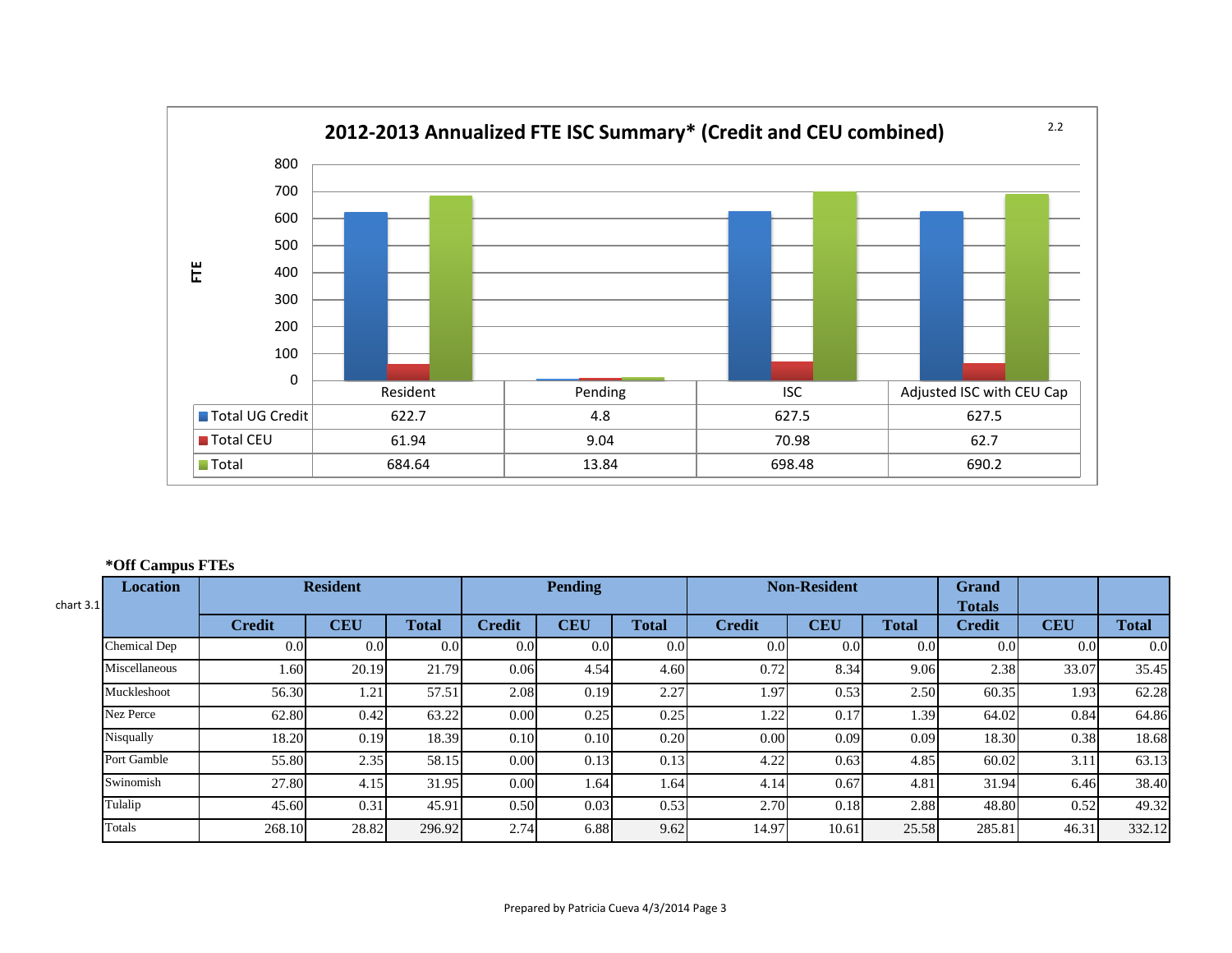



Prepared by Patricia Cueva 4/3/2014 Page 4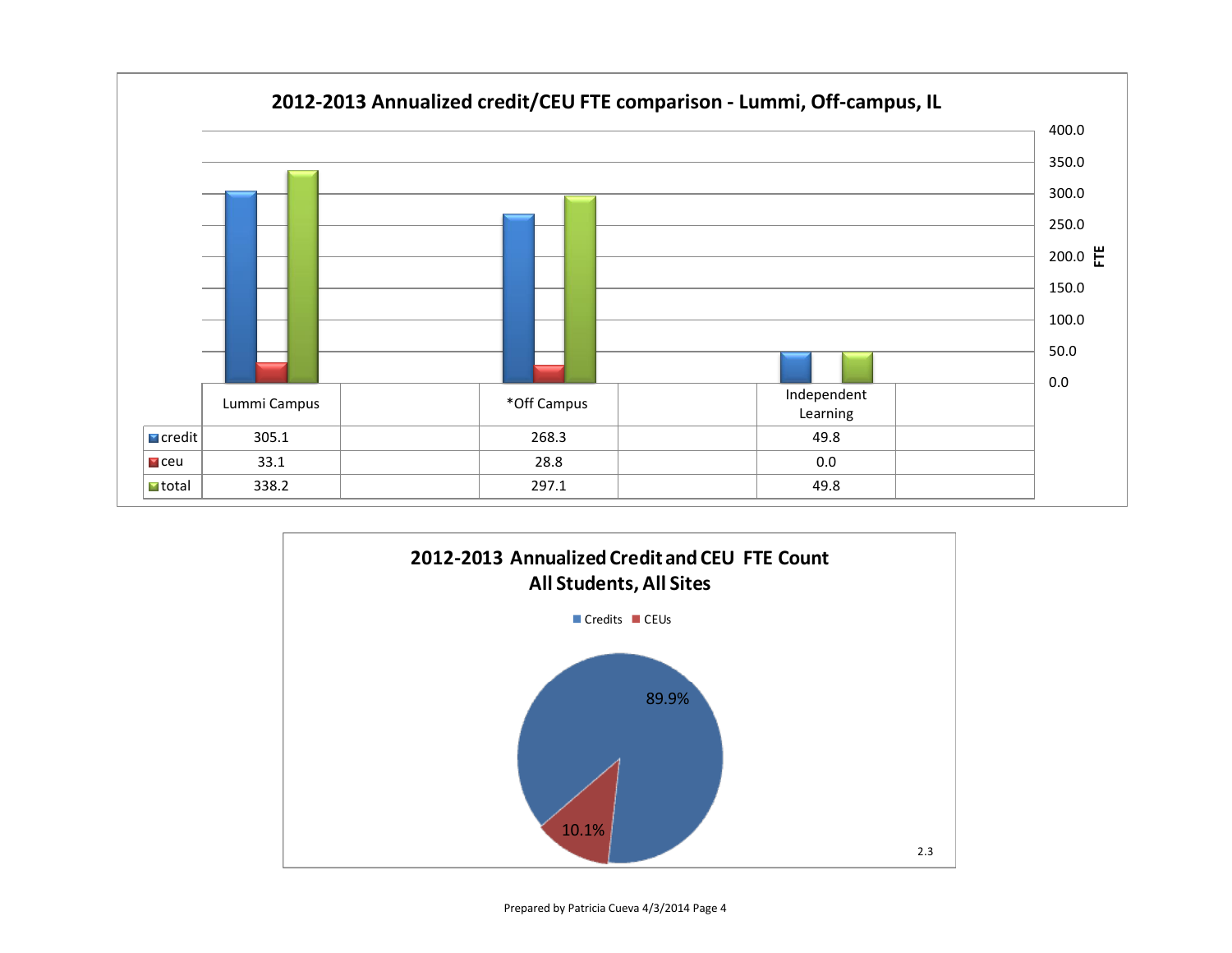# **Part III - 2011-2012 Student Characteristics**

|          | <b>Annual Unduplicated Headcount</b>    | Count includes all students across all divisions (UG, GE, CE, WF, ABE) |                |                     |              |  |  |  |
|----------|-----------------------------------------|------------------------------------------------------------------------|----------------|---------------------|--------------|--|--|--|
|          | Unduplicated Headcount for all students | <b>Resident</b>                                                        | <b>Pending</b> | <b>Non Resident</b> | <b>Total</b> |  |  |  |
| chart 41 | (UG CEU GED WF)                         |                                                                        |                |                     |              |  |  |  |
|          | All quarters (SU FA WI SP)              | 1901                                                                   | 199            | 533                 | 2633         |  |  |  |

 **Summer, Fall, Winter, and Spring Quarter Averages** (Figures based on student counts at the end of each quarter, annualized for totals)

|         | Count includes all students across all divisions (UG, GE, CE, WF, ABE) |                 |                |                     |              |  |  |  |  |  |  |
|---------|------------------------------------------------------------------------|-----------------|----------------|---------------------|--------------|--|--|--|--|--|--|
| chart 5 | <b>Annualized Headcount</b>                                            | <b>Resident</b> | <b>Pending</b> | <b>Non Resident</b> | <b>Total</b> |  |  |  |  |  |  |
|         | Summer/Fall/Winter/Spring Annualized                                   | 1079.3          | 77             | 247.6               | 1404.2       |  |  |  |  |  |  |

| chart 6 | <b>Headcount by Ethnicity</b>           | <b>Resident</b> | <b>Pending</b> | <b>Non-Resident</b> |                  | <b>TOTAL</b>  |
|---------|-----------------------------------------|-----------------|----------------|---------------------|------------------|---------------|
|         |                                         |                 |                |                     | <b>Headcount</b> | $\frac{0}{0}$ |
|         | (4) Native American                     | 1886            | 191            | 125                 | 2202             | 83.6%         |
|         | (8) White/Caucasian                     |                 |                | 220                 | 222              | 8.4%          |
|         | (6) Black/African American              |                 |                | 15                  | 15               | 0.6%          |
|         | (3) Hispanic/Latino                     |                 |                | 20                  | 20               | 0.8%          |
|         | $(5)$ Asian                             |                 |                | 16                  | 16               | 0.6%          |
|         | (2) Unknown/Not Reported                |                 |                | 98                  | 99               | 3.8%          |
|         | (7) Native Hawaiian/Pacific<br>Islander |                 |                | 14                  | 14               | 0.5%          |
|         | $(9)$ Two or more races                 | 15.             |                | 25                  | 45               | 1.7%          |
|         | Totals                                  | 1901            | 199            | 533                 | 2633.0           | 100.0%        |

| <b>Unduplicated</b>     | <b>Resident</b> | <b>Pending</b> | Non-            |                  | <b>TOTAL</b>  |         | Unduplicat       |
|-------------------------|-----------------|----------------|-----------------|------------------|---------------|---------|------------------|
| <b>Headcount</b>        |                 |                | <b>Resident</b> | <b>Headcount</b> | $\frac{0}{0}$ |         | <b>Headcount</b> |
| by Age<br>chart 7       |                 |                |                 |                  |               | chart 8 | <b>Gender</b>    |
| Under 16                |                 | $\overline{c}$ | $\overline{c}$  | 11               | 0.4%          |         | Male             |
| $16-18$                 | 65              | 24             | 19              | 108              | 4.1%          |         | Female           |
| $19 - 21$               | 194             | 28             | 25              | 247              | 9.4%          |         | Unknown/Not      |
| $22 - 25$               | 283             | 21             | 47              | 351              | 13.3%         |         | Totals           |
| 26-29                   | 229             | 11             | 45              | 285              | 10.8%         |         |                  |
| 30-39                   | 377             | 26             | 93              | 496              | 18.8%         |         |                  |
| $40-49$                 | 287             | 24             | 79              | 390              | 14.8%         |         |                  |
| 50-59                   | 220             | 27             | 100             | 347              | 13.2%         |         |                  |
| $60+$                   | 229             | 26             | 91              | 346              | 13.1%         |         |                  |
| Unknown/<br>NotReported | 10 <sup>1</sup> | 10             | 32              | 52               | 2.0%          |         |                  |
| Totals                  | 1901            | 199            | 533             | 2633             | 100%          |         |                  |

| <b>Unduplicated</b> | <b>Resident</b> | <b>Pending</b> | Non- |                    | <b>TOTAL</b>  |         | <b>Unduplicated</b> | <b>Resident</b> | <b>Pending</b> | Non-            | <b>TOTAL</b> |               |
|---------------------|-----------------|----------------|------|--------------------|---------------|---------|---------------------|-----------------|----------------|-----------------|--------------|---------------|
| Headcount           |                 |                |      | Resident Headcount | $\frac{0}{0}$ |         | <b>Headcount by</b> |                 |                | <b>Resident</b> | Headcount    | $\frac{0}{0}$ |
| by Age              |                 |                |      |                    |               | chart 8 | <b>Gender</b>       |                 |                |                 |              |               |
| Under 16            |                 |                |      |                    | 0.4%          |         | Male                | 662             | 66             | 1521            | 880          | 33.4%         |
| 16-18               | 65              | 24             | 191  | 108                | 4.1%          |         | Female              | 1238            | 133            | 362             | 1733         | 65.8%         |
| 19-21               | 194             | 28             | 25   | 247                | 9.4%          |         | Unknown/Not         |                 |                | 19              | <b>20</b>    | 0.8%          |
| 22-25               | 283             | 21             | 47   | 351                | 13.3%         |         | Totals              | 1901            | 199            | 533             | 2633         | 100.0%        |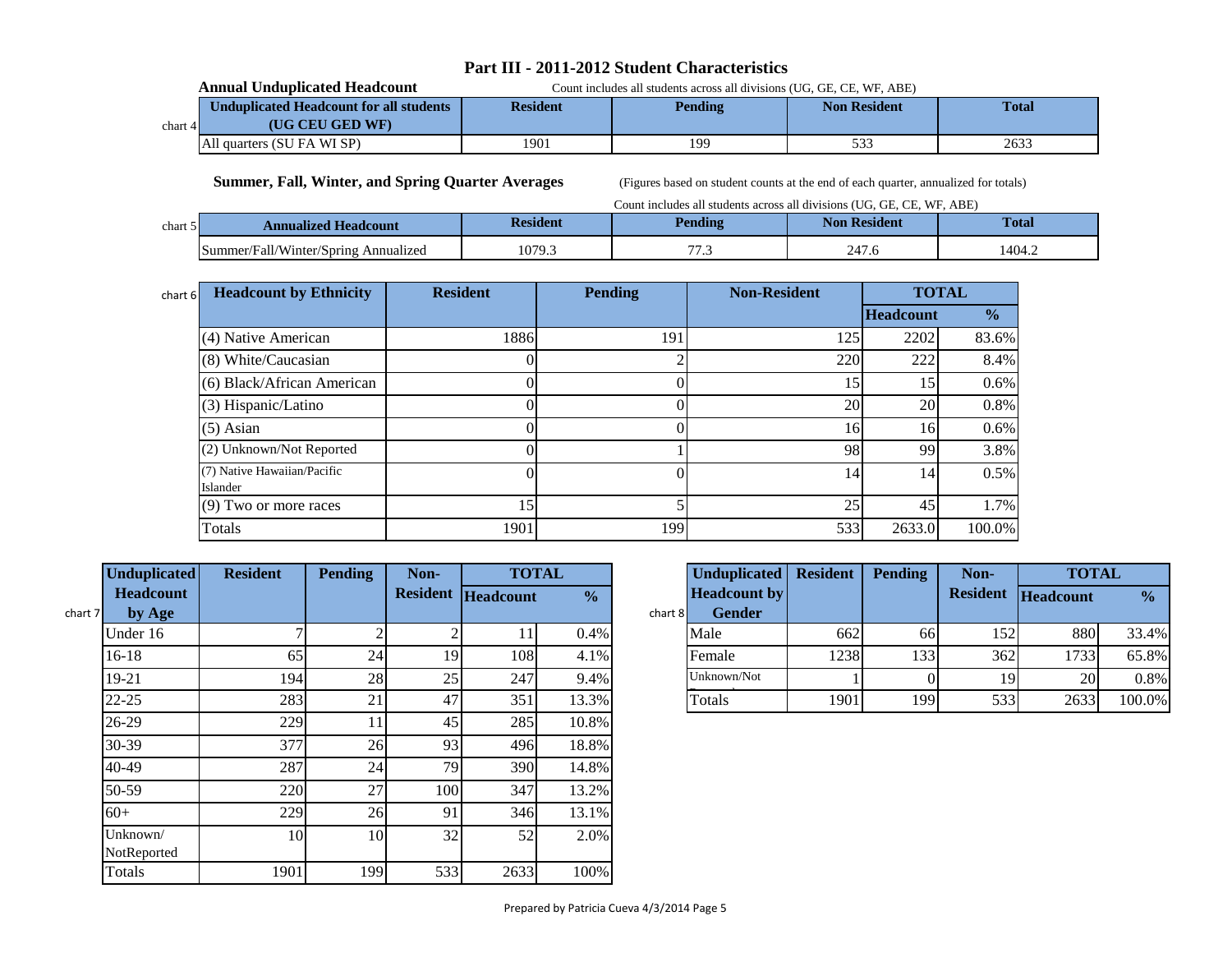|         | <b>Unduplicated</b>     | <b>Resident</b> |        |             | <b>Pending</b> |             | <b>Non-Resident</b> |             |             | <b>TOTAL</b> |             |
|---------|-------------------------|-----------------|--------|-------------|----------------|-------------|---------------------|-------------|-------------|--------------|-------------|
|         | <b>Headcount by</b>     | <b>Male</b>     | Female | <b>Male</b> | <b>Female</b>  | <b>Male</b> | Female              | <b>Male</b> | $%$ of male | Female       | % of female |
| chart 9 | <b>Age/Gender</b>       |                 |        |             |                |             |                     |             |             |              |             |
|         | Under 16                | 3               |        |             | ◠              | ΩI          |                     |             | 0.3%        | 8            | 0.5%        |
|         | $16-18$                 | 30              | 35     | 8           | 16             | $\mathbf Q$ | $\mathbf Q$         | 47          | 5.3%        | 60           | 3.5%        |
|         | 19-21                   | 81              | 113    |             | 20             | 10          | 14                  | 99          | 11.3%       | 147          | 8.5%        |
|         | $22 - 25$               | 114             | 169    |             | 12             | 22          | 20                  | 145         | 16.5%       | 201          | 11.6%       |
|         | 26-29                   | 90              | 139    |             | 6              | 13          | 31                  | 108         | 12.3%       | 176          | 10.2%       |
|         | 30-39                   | 151             | 225    | 13          | 13             | 26          | 63                  | 190         | 21.6%       | 301          | 17.4%       |
|         | 40-49                   | 95              | 192    |             | 17             | 18          | 60                  | 120         | 13.6%       | 269          | 15.5%       |
|         | 50-59                   | 50              | 170    |             | 18             | 24          | 74                  | 83          | 9.4%        | 262          | 15.1%       |
|         | $60+$                   | 46              | 183    |             | 21             | 21          | 68                  | 72          | 8.2%        | 272          | 15.7%       |
|         | Unknown/Not<br>Reported |                 | 8      |             |                | $\mathbf Q$ | 21                  | 13          | 1.5%        | 37           | 2.1%        |
|         | Totals                  | 662             | 1238   | 66          | 133            | 152         | 362                 | 880         | 100.0%      | 1733         | 100.0%      |

**Unduplicated Headcount by Age/Gender**

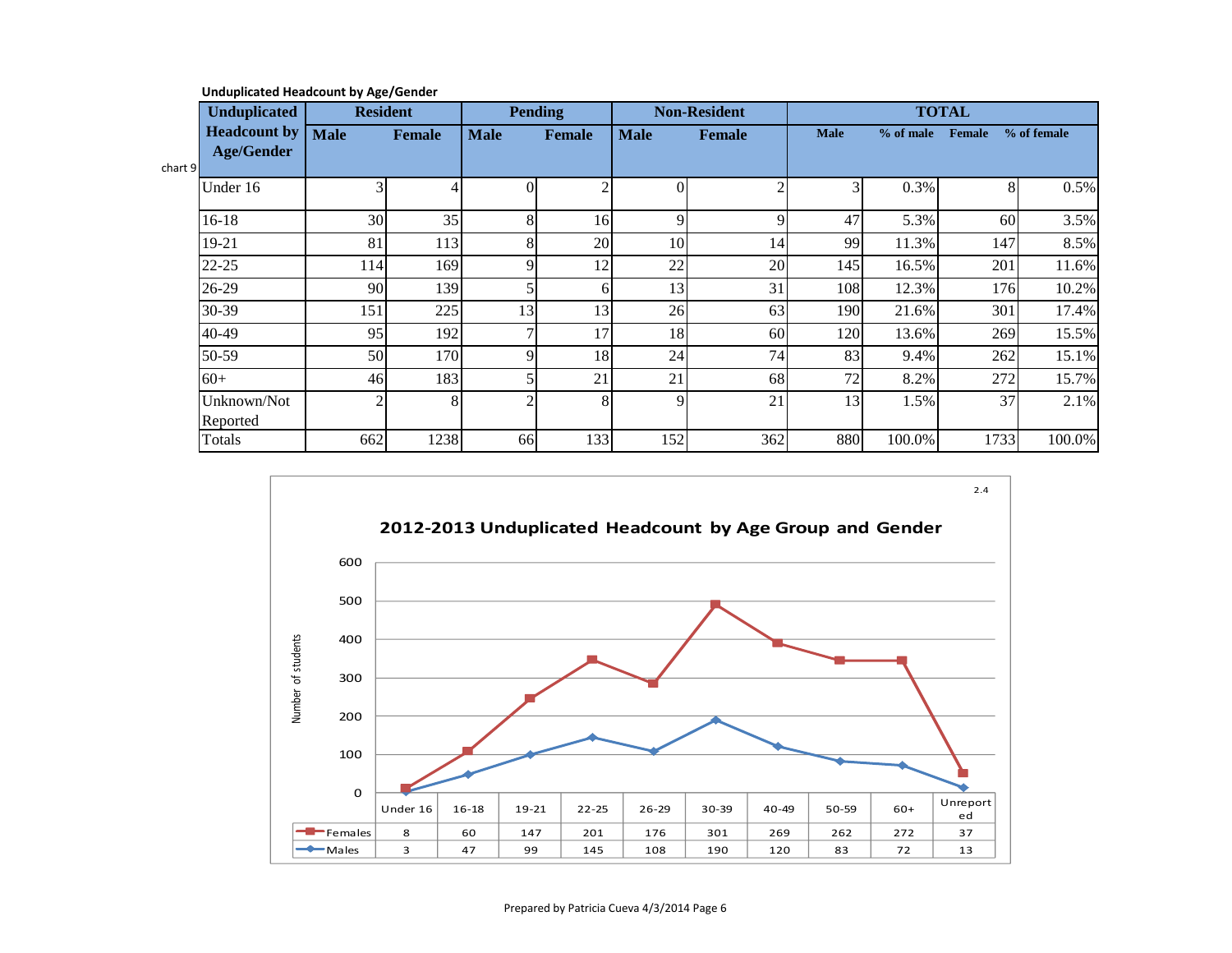| <b>Credit ranges</b> | <b>Resident</b> | <b>Pending</b> | <b>Non-Resident</b> | <b>Total</b> | $\frac{0}{0}$ |
|----------------------|-----------------|----------------|---------------------|--------------|---------------|
|                      |                 |                |                     |              |               |
| 12 and Above         | 263             |                | າາ<br>∠∠            | 285          | 25.8%         |
| $6 - 11$             | 237             |                | 181                 | 256          | 23.2%         |
| 5 or Less            | 481             | IJ             | 68I                 | 562          | 51.0%         |
| Totals               | 981             | 14             | 108                 | 1103         | 100.0%        |



chart 10

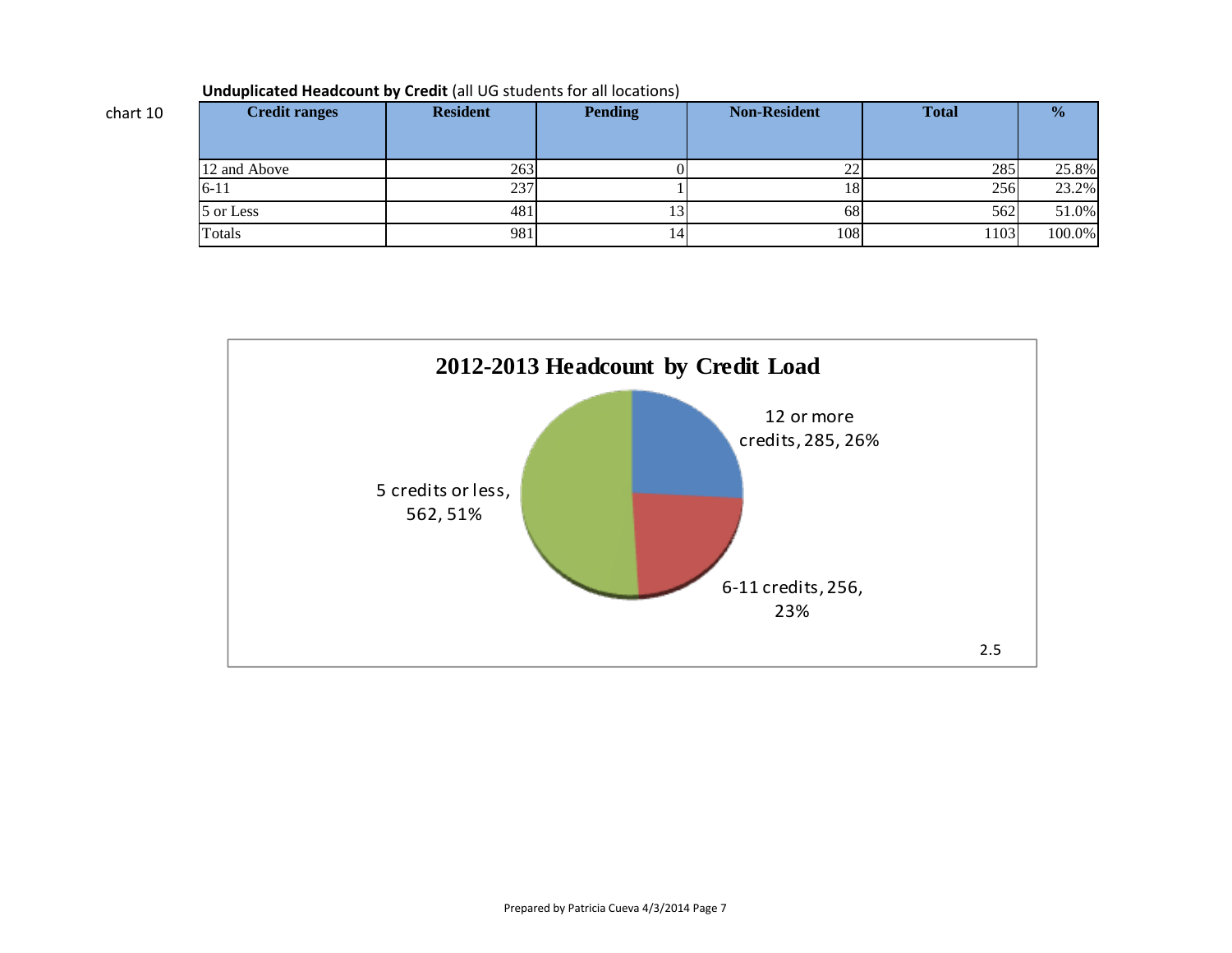| <b>Location codes</b>       | <b>Resident</b> | <b>Pending</b> | <b>Non-Resident</b> | <b>TOTAL</b>      |        |
|-----------------------------|-----------------|----------------|---------------------|-------------------|--------|
|                             |                 |                |                     | Headcount % of HC |        |
| <b>Independent Learning</b> | 104             | $\mathfrak{D}$ | 22                  | 128               | 4.9%   |
| Port Gamble                 | 89              | 3              | 25                  | 117               | 4.4%   |
| Lummi                       | 881             | 62             | 179                 | 1122              | 42.6%  |
| Makah                       | 38              | 9              | $\overline{2}$      | 49                | 1.9%   |
| Muckleshoot                 | 193             | 54             | 71                  | 318               | 12.1%  |
| Nez Perce                   | 85              | 3              | 4                   | 92                | 3.5%   |
| Nisqually                   | 58              | 15             | 9                   | 82                | 3.11%  |
| <b>Nooksack</b>             |                 | $\Omega$       | $\overline{c}$      |                   | 0.27%  |
| Other                       | 246             | 86             | 120                 | 452               | 17.2%  |
| Swinomish                   | 91              | 18             | 24                  | 133               | 5.1%   |
| Tulalip                     | 111             | 4              | 15                  | 130               | 4.9%   |
| Yakama                      |                 | $\theta$       | $\overline{c}$      |                   | 0.1%   |
| Totals                      | 1902            | 256            | 475                 | 2633              | 100.0% |

**Unduplicated Headcount by student location code** ( ALL students- UG, GE, CE, WF, ABE)

chart 11

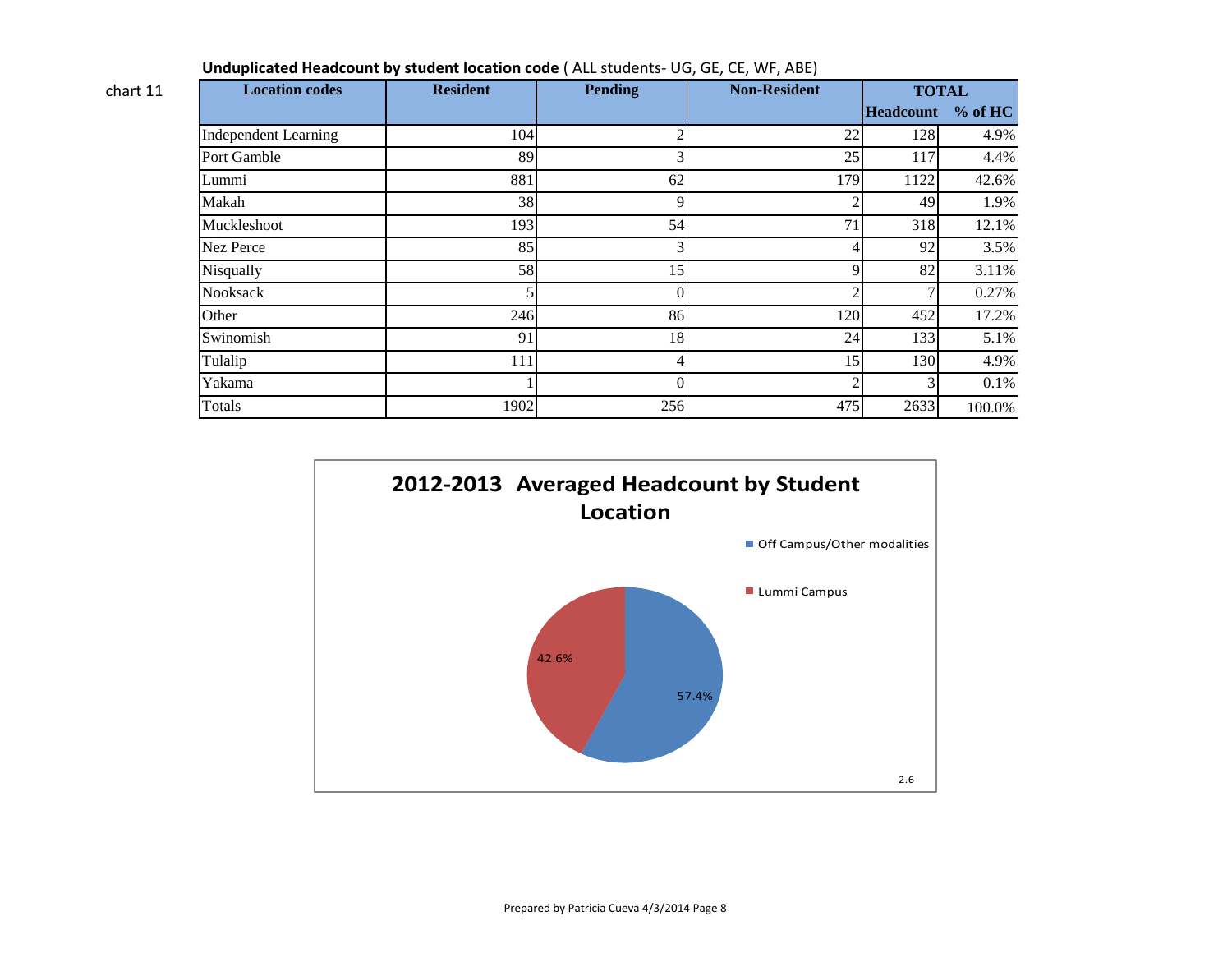| <b>Unduplicated Headcount</b> | <b>Resident</b> | <b>Pending</b> | <b>Non-Resident</b> | <b>TOTAL</b>     |               |
|-------------------------------|-----------------|----------------|---------------------|------------------|---------------|
| by Student Type               |                 |                |                     | <b>Headcount</b> | $\frac{0}{0}$ |
| Program of Study Students     | 1030            |                | 107                 | 145              | 43.5%         |
| Non Program Students          | 871             | 1911           | 426                 | 1488             | 56.5%         |
| Totals                        | 1901            | 1991           | 533                 | 2633             | 100.0%        |

# **Unduplicated Headcount by Program of Study/Non Program students**

\*Across all locations and student divisions

chart 12

chart 13



# **Program of Study unduplicated Headcount across all divisions**

| <b>Programs of study</b>                       | <b>Resident</b> | <b>Pending</b> | <b>Non-Resident</b> | <b>TOTAL</b>     |               |
|------------------------------------------------|-----------------|----------------|---------------------|------------------|---------------|
|                                                |                 |                |                     | <b>Headcount</b> | $\frac{1}{2}$ |
| Bachelor of Arts/Bachelor<br>of Science        | 141             |                |                     | 152              | 13.3%         |
| <b>Associate Transfer</b><br>$(AAS/AST/AAS-T)$ | 741             |                | 62                  | 809              | 70.7%         |
| Associate Technical (ATA)                      | 116             |                | 27                  | 145              | 12.7%         |
| Certificate/Award of                           | 32              |                |                     | 39               | 3.4%          |
| Total                                          | 1030            |                | 107                 | 1145             | 100.0%        |